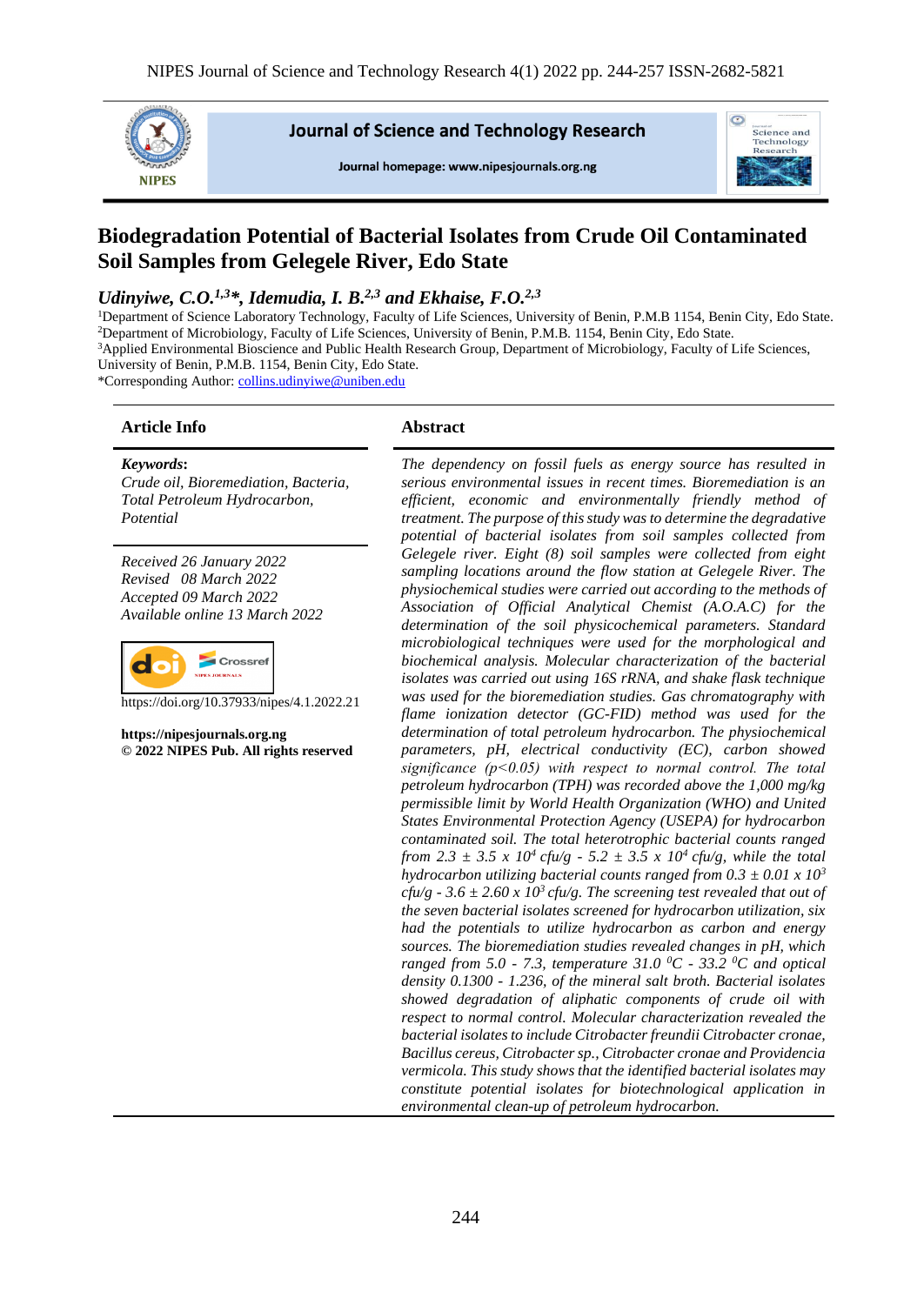#### **1. Introduction**

There is growing public concern as a wide variety of toxic chemicals are being introduced inadvertently or deliberately into the environment. Petroleum hydrocarbons are one common example of these chemicals, which enter the environment frequently and in large volumes through numerous routes. Petroleum hydrocarbons come into the environment through accidents, spills or leak, urban input, industrial releases and commercial or domestic uses [28]. The term hydrocarbon has been used to describe petroleum complex mixtures in which there are hundreds of organic compounds ranging from light, volatile, short-chained, long-chained and branched compounds [35]. Soil polluted with organic compounds such as hydrocarbon products pose an environmental problem challenge world-wide [18]. Studied properties of soils include soil texture, moisture content, density, soil organic matter, pH, electrical conductivity and cation exchange capacity, among others. Oil pollution has deleterious effect on plant growth, soil macronutrients, microorganism and the terrestrial ecosystem in general [27][25]. One of the most important characteristics of hydrocarbon degrading bacteria is the ability to emulsify hydrocarbons in solution by producing surface active agents such as bio-surfactants [10]. Petroleum-contaminated soil can be decontaminated by environmental-friendly and cost-effective natural remediation techniques [7] such as bio-stimulation and bio-augmentation through enhancing the activity of hydrocarbon degrading microbes in contaminated soil [32]. The level of the contaminated soil is a crucial step in the planning for the remediation program for the oil-contaminated soil [22]. As such, analyses of both soil physicochemical and biological parameters are vitally important in the characterization of petroleum-contaminated soil. However, a reduced contaminant concentration may not always indicate a decrease in soil toxicity [8] due to the possibility of producing toxic metabolites in soil during bioremediation thus the microbiological characterization and identification is needed [21]. The objective of this study was to investigate the biodegradation potential of bacterial isolates from crude oil contaminated soil samples from Gelegele River, Edo state.

#### **2.0: Materials and Method**

#### **2.1 Study site**

The site used in this study was around the flow station at Gelegele Seaport in Ovia North East Local Government, Edo State. Benin City is the capital and largest city of Edo State in Southern Nigeria. It is the fourth largest city in Nigeria after Lagos, Kano and Ibadan, with a population of 1,782,000 as of 2021. It is situated approximately 40 kilometers (25 ml) north of the Benin river and 320 kilometers (200 ml) by road east of Lagos. Gelegele is a village located in Ovia North East Local Government Area of Edo State, Nigeria. Figure 1 represent the study site map. The control sample (sampling site A was about 300 meters away from sampling site B, while the others sampling sites (B to H) were 50 meters away from each other.

#### **2.2 Sample collection**

Soil samples of approximately  $1 \text{kg}$  (0 – 120 cm depth) were collected using a core sediment grab sampler from around the flow station at different locations along the shore line of Gelegele River, Edo State, (Figure 1). Samples were collected to represent a range of hydrocarbon contaminated soil and to represent various sources of pollution. Samples were collected in plastic bags and transported to the laboratory for analysis.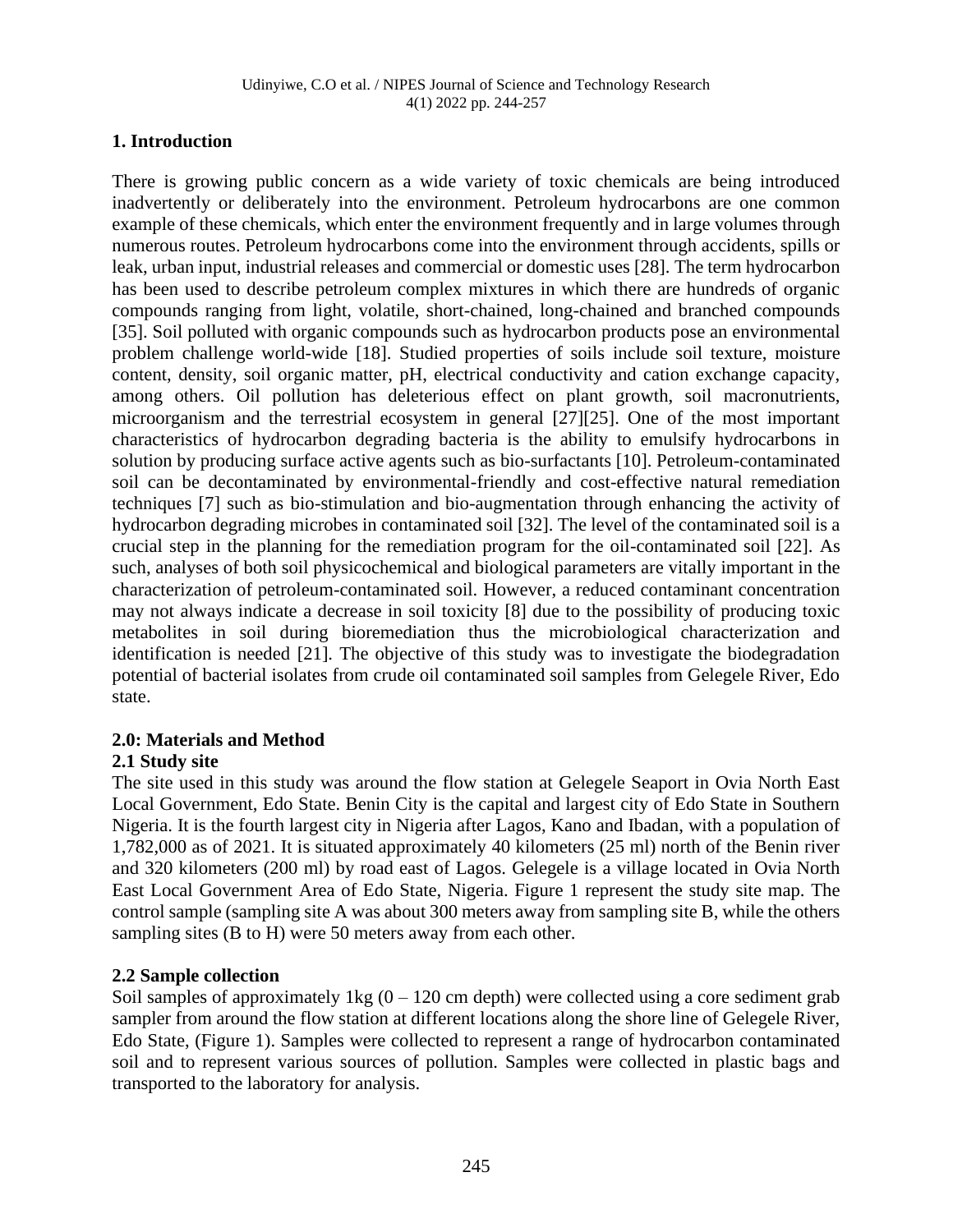

Udinyiwe, C.O et al. / NIPES Journal of Science and Technology Research 4(1) 2022 pp. 244-257

Figure 1: Map showing GPS coordinates of soil samples collected around the flow station of Gelegele River. (Key: A, B, C, D, E, F, G and H are the sampling sites)

# **2.3 Physiochemical properties of the soil samples**

The physiochemical properties of the soils studied were determined by standard methods generally used in chemical soil laboratories [9].

# **2.3.1: Determination of total petroleum hydrocarbon (TPH)**

Five grams (5 g) of crude oil contaminated soil from the field was suspended in 25 ml of hexane and shaken for 20 min using a shaker. The mixture was filtered using a Whatman No 1 filter paper and the filtrate diluted by transferring 1 ml of the extract into 50 ml of hexane. The absorbance of this mixture was read at 460 nm with HACH DR/2010 Spectrophotometer using n-hexane as blank [3].

The actual TPH concentration (mg/kg) was deduced as follows;

TPH= Instrument reading (Conc. obtained from calibration) x Volume of extract (ml) x DF Weight of sample (kg)

(1)

Where  $TPH = Total$  petroleum hydrocarbon,  $DF = Dilution$  factor, Conc. = Concentration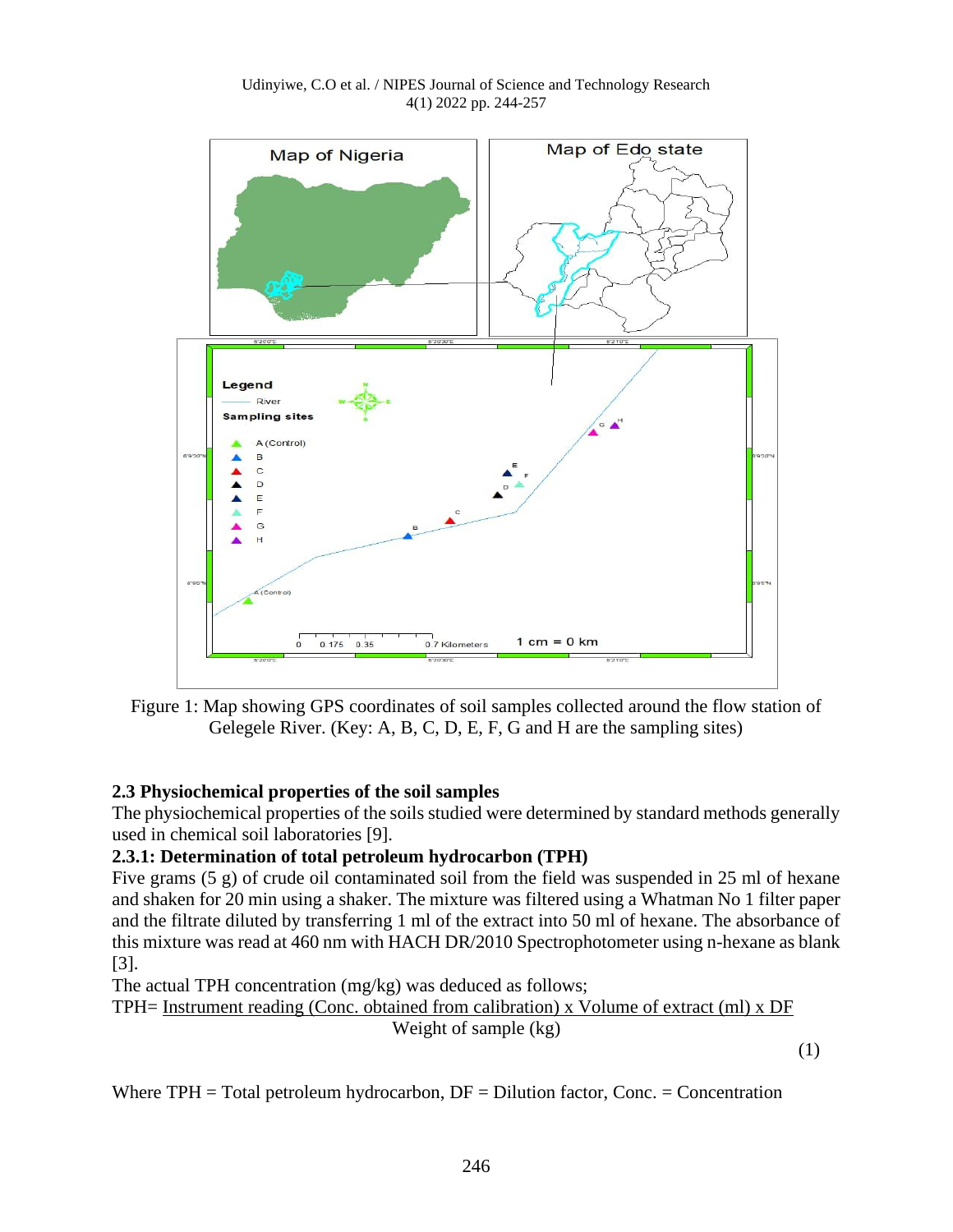#### **2.4: Bacterial enumeration**

One gram (1 g) of the contaminated soil was weighed using analytical balance (Model no AX423/E, USA Ohaus Cooperation) into test tubes containing 9 ml distilled water and 10 fold dilution was carried out up to  $10^{-3}$  dilution. One milliliter (1 ml) of each dilution was inoculated into nutrient agar for the isolation of bacteria using the pour plate method. The plates were incubated at 30  $\rm{^0C}$  for 24 h. Hydrocarbon utilizing bacteria counts (HUB) were enumerated by inoculating 1 ml of aliquot of  $10^{-1}$ ,  $10^{-2}$ ,  $10^{-3}$ , sediments suspension into mineral salt agar plates prepared according to [11]. The plates were incubated at  $30<sup>0</sup>C$  for 7 days. After the seven days incubation, emerging discrete colonies of the isolates were enumerated.

## **2.5: Characterization and identification of bacterial isolates**

The bacterial isolates were characterized and identified based on the preliminary cultural, and biochemical characteristics. Identification of the isolates was performed according to [11]. The pure cultures of the test organisms were maintained in slants in McCartney bottles containing tryptic soy broth-gylcerol (TSB-glycerol). They were then stored as stock cultures in  $4^{\circ}$ C until required for analyses.

## **2.6: Screening test for biodegradation potential of crude oil contaminated soil**

The isolates were screened for the ability to utilize crude oil using mineral salt medium. Nine milliliters (9 ml) of mineral salt medium was dispensed into seven test tubes. In each of the test tubes was added one milliliter of crude oil to serve as the main source of carbon and then sterilized. Thereafter, all the test tubes were inoculated with 0.5 Macfarland  $(10^8 \text{ cfu/ml})$  of an isolate previously grown in saline water. All the tubes were incubated at temperature of 30  $\mathrm{^{0}C}$  for 7 days, after which the turbidity of the solution was checked to determine the potentials of the isolates Those with high degradation potentials were utilized, while does with poor degradative potentials were eliminated from the experiment [20] [30].

#### **2.7: Determination of the ability of the bacterial isolates to utilize crude oil contaminated soil using shake flask method**

A known volume of 98 ml of the mineral salt medium was transferred into 250 ml conical flask followed by 1 ml crude oil before sterilization. Thereafter, all the conical flasks except that of the control sample were inoculated with 0.5 Macfarland  $(10^8 \text{ cfu/ml})$  of a twenty-four  $(24 \text{ h})$  culture previously grown in normal saline. The utilization of crude oil was monitored at three days interval for fifteen (15) days by monitoring the optical density readings at 600 nm using M501 UV-Vis Camspec Spectrophotometer, changes in ionic concentration with pH meter and temperature using thermometer [33].

# **2.8: Total petroleum hydrocarbon (TPH) depletion analysis**

The method in extracting the residue crude oil in the conical flask was conducted by transferring twenty milliliters (20 ml) of the residual sample into a separating funnel, transfer 10 ml of n-Hexane was transferred into the flask and shaken vigorously for 10 to 15 mins and left to settle. 3 g of NaSO<sup>4</sup> was added and shaken to dry up water from the solvent. The solvent was transferred into a round bottom flask of a rotary evaporator, concentrate and filtered through the silica gel clean up. Cotton wool was placed at the bottom of the glass syringe cartridge and n-Hexane was allowed to move through the column until the head of the liquid in the column was above the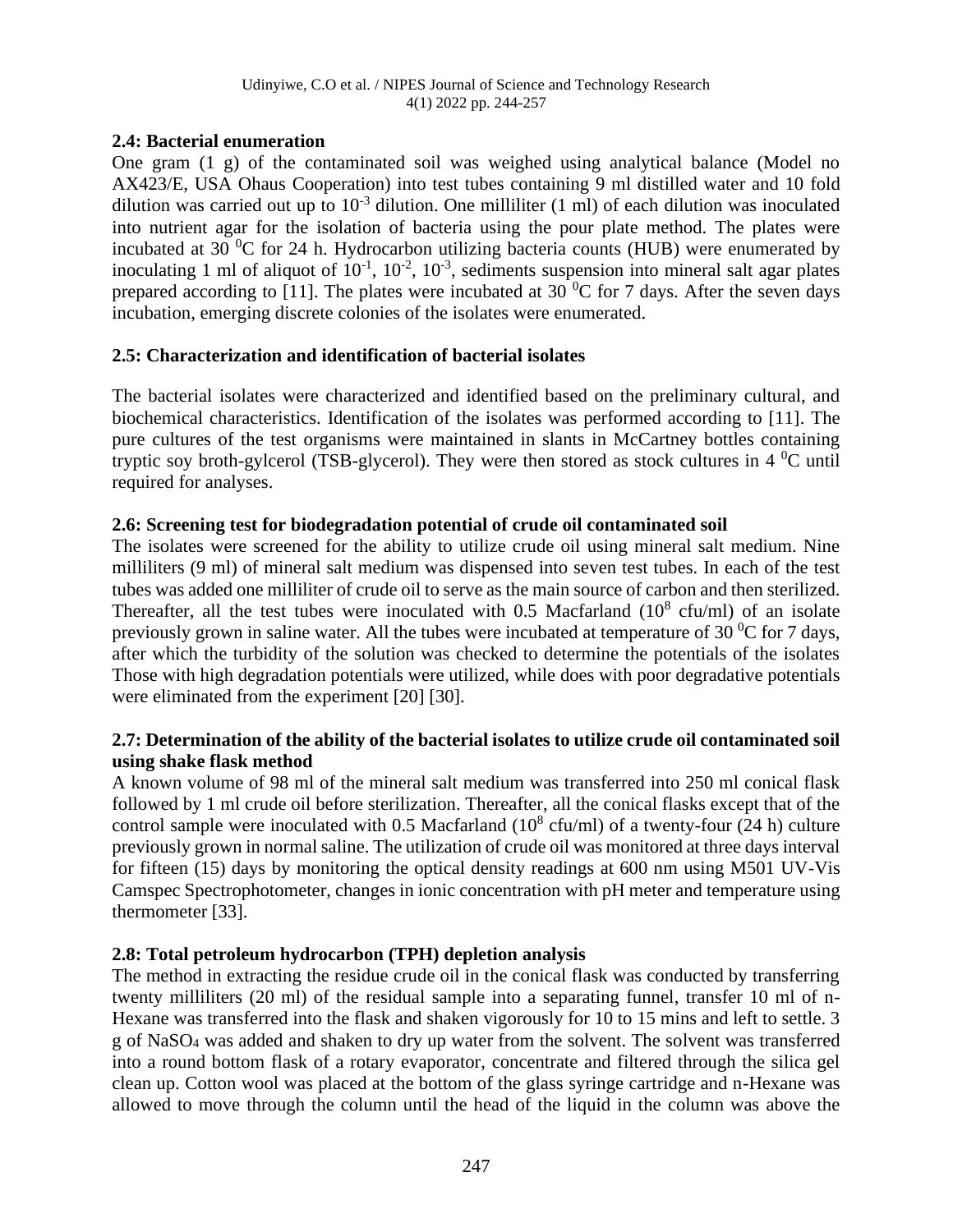column frit, and the n-Hexane was collected. The extract was loaded into the column and the elutant was immediately collected in a 25 ml volumetric flask labelled Aromatics. Prior to exposure of the column frit to air, additional 5 ml of n-Hexane was transferred into the column. The contents (extracts) were transferred into 25 ml volumetric flask of a round bottom flask. The extract was concentrated to a final volume of 1 ml. The one milliliter (I ml) was transfer into labelled 2 ml flask auto sampler vials with Teflon-Lined rubber caps and was read using the HP 6890 Gas Chromatograph [23].

#### **2.9: Molecular characterization of the bacterial isolates**

The bacterial isolates characterized using biochemical methods were subjected to strain level identification applying molecular methods. The DNA of the bacterial were extracted using standard protocols and then amplification of the DNA using PCR, sequencing the gene of interest using next generation sequencing (NGS) [15].

## **2.10: DNA extraction and PCR amplification of 16S rRNA gene in the bacterial isolates**

The DNA of six bacterial isolates were extracted using genomic DNA purification kit according to the manufacturer instructions (Thermo Fisher Scientific). The quality of extracted genomic DNA was evaluated by UV spectrophotometry at 260 and 280 nm. The ratio of 260/280 gives an idea of the quality of the solution of the DNA. The concentration of the DNA was measured by Pico-Green method using Quant-i $T^{TM}$  Pico-Green<sup>TM</sup> DNA assay kit (Thermo Fisher Scientific). The DNA extracted was stored at -20  $\rm{^0C}$ . Bacteria 16S rRNA gene was amplified using the forward and reverse primer: Forward primer 27F (5' – AGAGTTTGATCMTGGCTCAG-3') and Reverse primer 1492R (5' –TACGGYACCTTGTTACGACTT-3'). Each PCR reaction mixture contain (10 µl) 1 µl DNA template, 0.1 µl Q5 High –Fidelity DNA Polymerase (New England Bio-labs LTd), 0.2 mMdNTP, 1X buffer 5X Q5 (New England Bio-Lab Ltd) and 0.2 µM of each primer. Conditions for PCR amplification were as follows: Initial denaturation for 30 sec at 98  $\mathrm{^{0}C}$  for 10 sec,  $62\,^0C$  for 15 sec and  $72\,^0C$  for 2 min. Products from the PCR were visualized on 1 % agarose gel electrophoresis [15].

# **2.11: Sequencing of 16S rRNA**

The genes of interest were amplified, cut and freeze dried at International Institute of Tropical Agriculture. The freeze dried samples of DNA were sent to Macrogen U.S.A laboratory for sequencing. The genomic sequence data was analyzed using bioinformatics tools, sequence identification was performed using National Centre for Biotechnology Information. Basic Local Alignment Search Tool (BLAST) algorithm and similar sequences were down-loaded. The sequences were aligned using Clustal W. The evolutionary history was inferred using the Neighnot-Joining method [31].

#### **3.0: Results and Discussion**

Soil is a reservoir for many microbes and natural habitat for many bacteria. Bacteria are known to be ubiquitous therefore can easily be isolated from the soil. The hydrocarbon degrading organisms convert hydrocarbons present in the pollutant such as crude oil into harmless products like carbon (iv) oxide, water and cell biomass.

Figure 1 is the map showing the location using GPS where the soil samples were collected.

Table 1 revealed the physicochemical properties of crude oil contaminated soil samples. The result showed that across all the sampling sites (A to H), pH ranged from  $(6.01 \pm 0.02 - 6.49 \pm 0.07)$ ,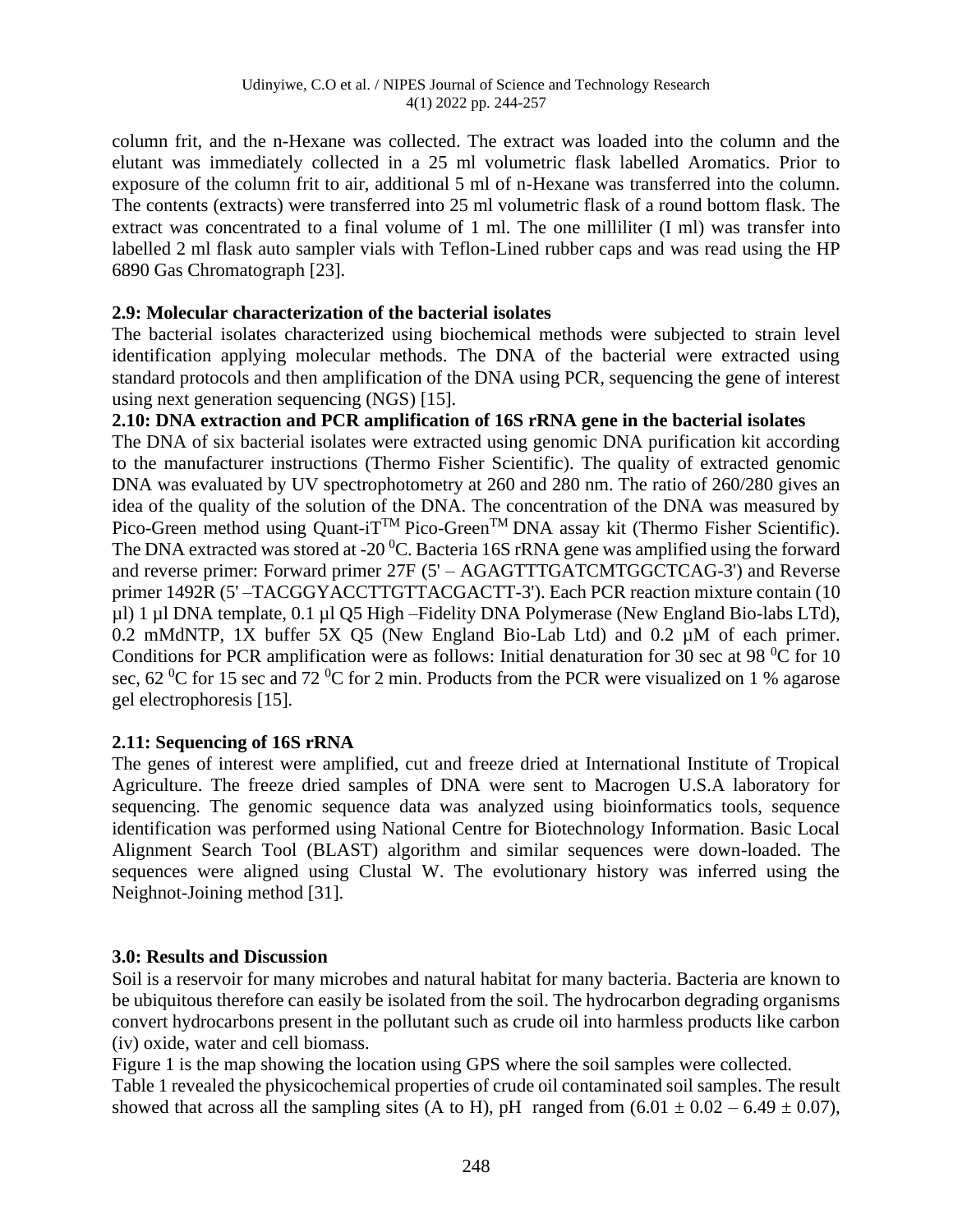Electrical Conductivity (EC)  $(416.00 \pm 10.70 - 656.45 \pm 11.65)$  mS/m, Carbon  $(2.13 \pm 0.03 - 3.70)$  $\pm$  0.01<sup>a</sup>) %, Nitrogen (0.04  $\pm$  0.01 – 1.67  $\pm$  0.02<sup>ab</sup>) %, Phosphorus (1.33  $\pm$  0.06 – 2.91  $\pm$  0.04<sup>ab</sup>)%, Water holding capacity (WHC) (82.48  $\pm$  0.82 – 92.48  $\pm$  0.82) %, Bulk density (0.70  $\pm$  0.02<sup>ab</sup> –  $2.79 \pm 0.05$ ) %, Moisture (11.53  $\pm$  9.75 – 26.06  $\pm$  0.38) %. Table 1 revealed the physicochemical properties of the crude oil contaminated soil samples. These results showed that across all the sampling sites (A to H) there were significance in the results with respect to normal control. This study and other studies carried out have shown that the physiochemical properties of soil can be affected by hydrocarbon contamination [29] [1]. These physiochemical properties are suspected to aid the proliferation of the bacteria in the soil [24] [2].

Figure 2 was the result of the total petroleum hydrocarbon (TPH) which showed that the range of TPH contamination was between  $216.16 \pm 71.21$  mg/kg – 4928.80  $\pm$  61.35<sup>ab</sup> mg/kg.

The result of TPH of this study was above 1,000 mg/kg concentration of TPH in polluted soil which is the acceptable value by regulatory standards such as DPR, WHO, USEPA [14]. In this research the highest TPH value gotten was  $4928.80 \pm 61.35$ <sup>ab</sup> which was higher than the guideline given by [14]. Overtime, due to oil deposition in the environment due to continuous oil exploration, it will cause high accumulation and deposition of crude oil contaminating the environment, which can pose as great risk to the overall health status of the environment. This is in agreement with the research carried out by [5], who reported TPH values ranging from  $1.242 \text{ mg/kg} - 5.200 \text{ mg/kg}$  of hydrocarbon contaminated soils in communities in Niger Delta region. Just like this present study where different sampling sites had different crude oil concentration. The research of [5] reported the highest value of TPH of 3,307 mg/kg in a research where polluted soil samples were collected from different locations in some communities in River State.



Figure 2: Total petroleum hydrocarbon (TPH) of contaminated soil sample.  $a^{ab}P < 0.0001$  compare to normal control. The samples were represented as  $Mean \pm SEM$  of triple replicates. Key: A = Sampling site A (control sample) (N 06.14888 E 005.33254), B (sampling site B) (N 06.15311 E 005.34011), C (sampling site C) (N 06.15414 E 005.34210), D (sampling site D) (N 06.15581 E 005.34436), E (sampling site E) (N 06.115725 E 005.34481), F (sampling site F) (N 06.15653 E 005.34535), G (sampling site G) (N 06.15991 E 005.334887), H (sampling site H) (N 06.16039 E 005.34989)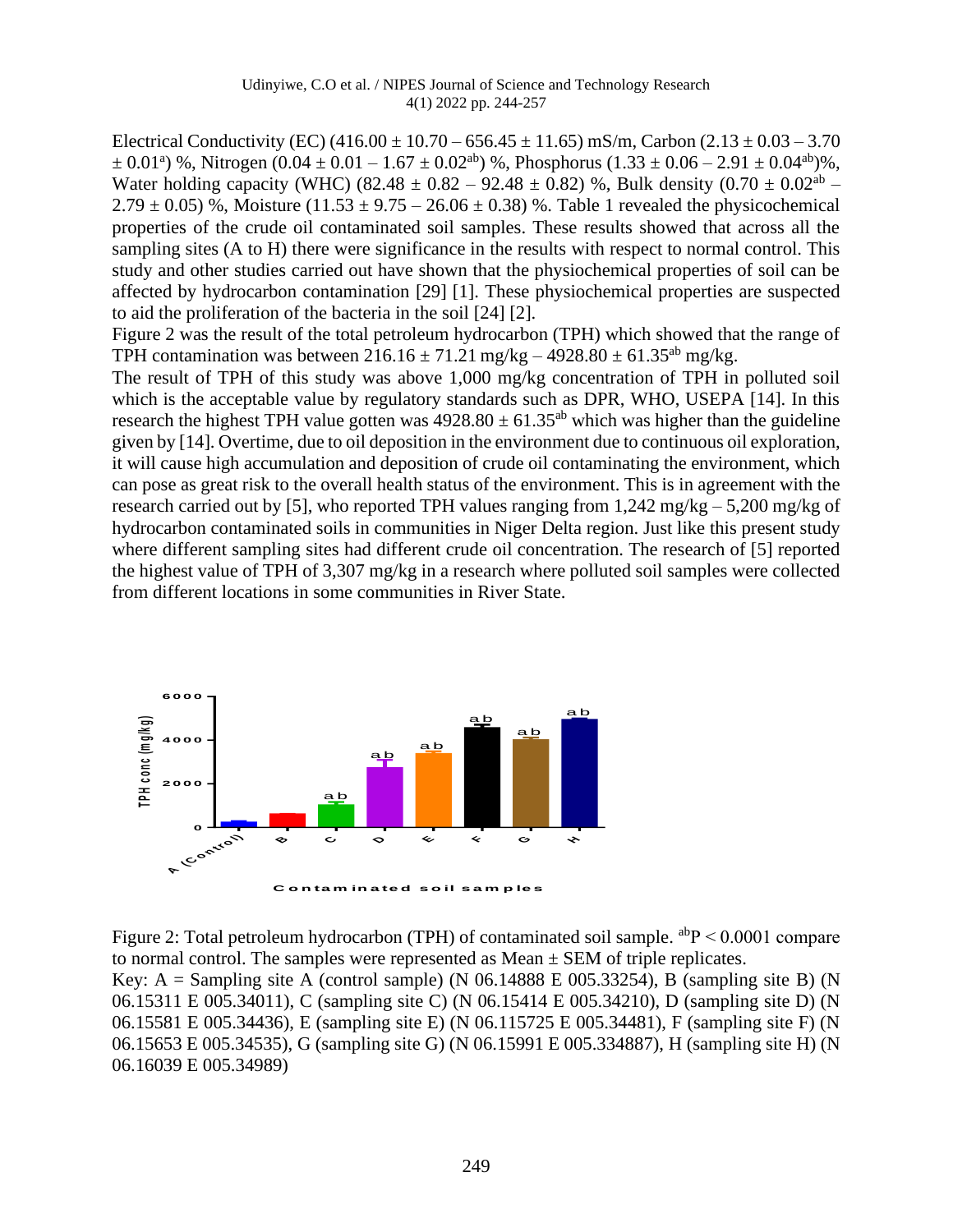#### Udinyiwe, C.O et al. / NIPES Journal of Science and Technology Research 4(1) 2022 pp. 244-257

| Sample A           | Sample B            | Sample C                    | Sample D         | Sample E                    | Sample F           | Sample G                    | Sample H                    |
|--------------------|---------------------|-----------------------------|------------------|-----------------------------|--------------------|-----------------------------|-----------------------------|
| $6.19 + 0.14$      | $6.01 \pm 0.02$     | $7.01 + 0.09^{\rm a}$       | $6.48 + 0.09$    | $6.26 \pm 0.11$             | $6.49 + 0.07$      | $6.47 \pm 0.32$             | $6.40 + 0.03$               |
| $794.45 \pm 31.65$ | $719.30 \pm 191.40$ | $456.0 \pm 10.70$           | $493.90 + 14.70$ | $417.50 + 19.60$            | $567.15 \pm 37.75$ | $616.05 \pm 10.85$          | $592.30 \pm 27.10$          |
|                    |                     |                             |                  |                             |                    |                             |                             |
| $3.34 \pm 0.04$    | $2.13 + 0.03^{ab}$  | $2.44 + 0.15^{ab}$          | $3.10 + 0.02$    | $3.65 \pm 0.13$             | $3.66 \pm 0.03$    | $3.90 + 0.04^a$             | $3.70 + 0.01^a$             |
| $0.04 \pm 0.01$    | $1.44 + 0.12^{ab}$  | $0.84 + 0.07$ <sup>a</sup>  | $0.53 + 0.04^a$  | $0.98 + 0.07$ <sup>ab</sup> | $0.81 + 0.18^a$    | $1.02 + 0.11^{ab}$          | $1.67 + 0.22$ <sup>ab</sup> |
| $1.73 \pm 0.02$    | $1.33 \pm 0.06$     | $1.38 + 0.19$               | $1.55 \pm 0.02$  | $1.66 \pm 0.03$             | $1.76 \pm 0.03$    | $2.50 + 0.07$ <sup>ab</sup> | $2.91 + 0.04$ ab            |
| $90.80 \pm 0.80$   | $88.30 \pm 5.00$    | $82.48 \pm 0.82$            | $86.65 \pm 1.65$ | $86.65 \pm 3.35$            | $89.15 \pm 0.85$   | $89.15 \pm 0.85$            | $92.48 \pm 0.82$            |
| $2.67 \pm 0.02$    | $0.70 \pm 0.02$ ab  | $0.90 + 0.03$ <sup>ab</sup> | $2.79 + 0.05$    | $2.46 \pm 0.16$             | $2.82 \pm 0.02$    | $2.85 \pm 0.08$             | $2.71 \pm 0.01$             |
|                    |                     |                             |                  |                             |                    |                             |                             |
|                    |                     |                             |                  |                             |                    |                             |                             |

**Table 1: Physiochemical properties of hydrocarbon contaminated soil samples from different sampling sites in Gelegele river**

The values were the means±SEM for the physiochemical properties analyzed of the soil samples. Significance at  $p < 0.05$  with respect to normal control.

Key: A = Sampling site A (control sample) (N 06.14888 E 005.33254), B (sampling site B) (N 06.15311 E 005.34011), C (sampling site C) (N 06.15414 E 005.34210), D (sampling site D) (N 06.15581 E 005.34436), E (sampling site E) (N 06.115725 E 005.34481), F (sampling site F) (N 06.15653 E 005.34535), G (sampling site G) (N 06.15991 E 005.334887), H (sampling site H) (N 06.16039 E 005.34989), a= Significant, ab= Highly significant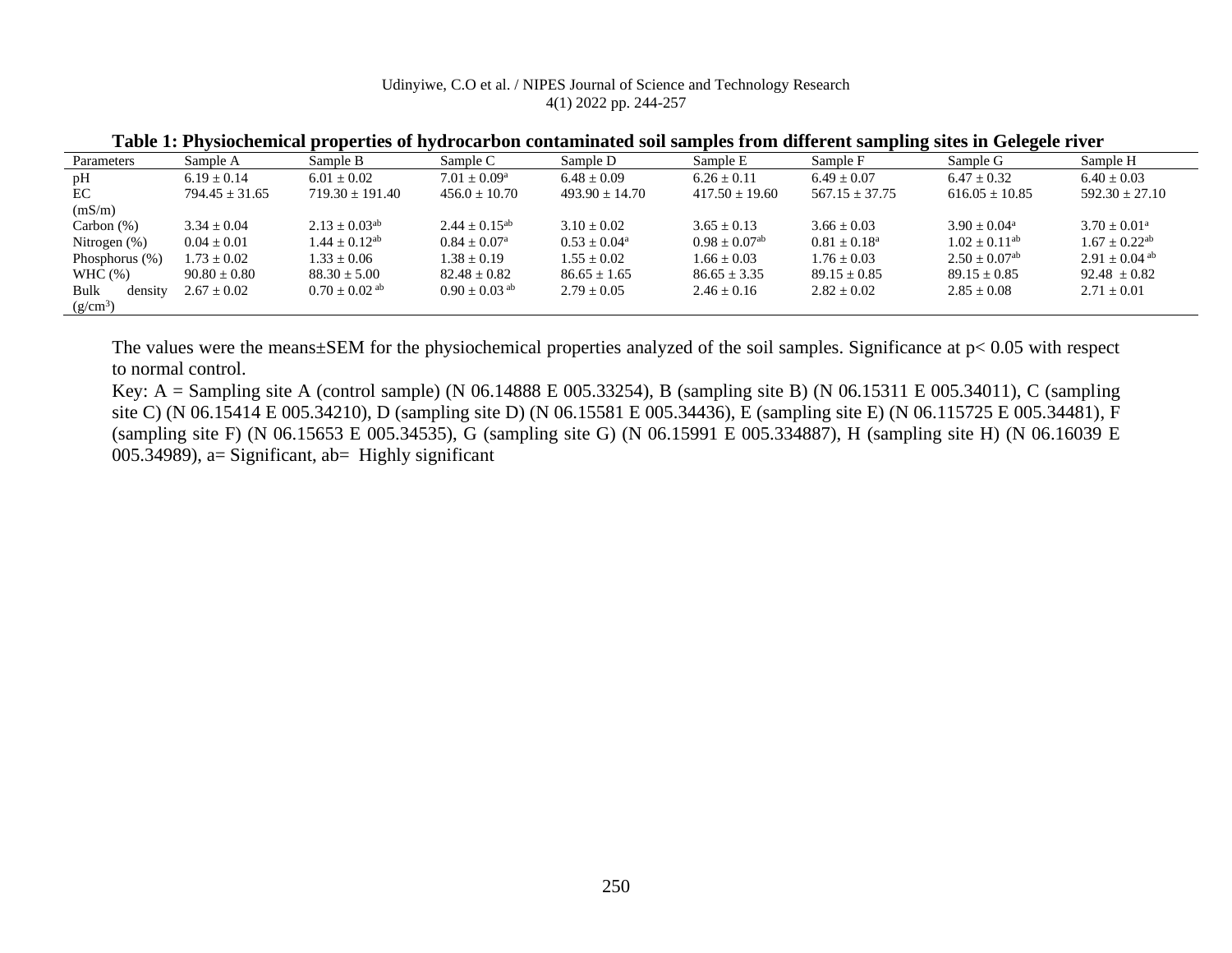The result in Table 2 revealed that the total heterotrophic bacteria count (THBC) in this study ranging from 2.3  $\pm$  3.5 x 10<sup>4</sup> to 5.2  $\pm$  3.5 x 10<sup>4</sup> cfu/g, while that of Table 3 for the total hydrocarbon utilizing bacteria counts (THUBC) ranged from  $0.3 \pm 0.01 \times 10^3$  to  $3.6 \pm 2.60 \times 10^3$  cfu/g. The presence of bacterial growth from the contaminated soil samples is an evidence of the ability of these bacteria to adapt to such environment, just like it's been reported by other researchers such as [12] reported THBC of 6.66 x 10<sup>7</sup> cfu/g and THUBC of 8.22 x 10<sup>2</sup> cfu/g of soil samples collected from Nembe waterside at Port Harcourt. [17] reported THBC of 6.25 x  $10^5$  cfu/g and THUBC of 5.38 x  $10^4$  cfu/g from soil samples collected from hydrocarbon contaminated environment. These researches are in alignment with the result of this study.

| 111 V.L       |                             |  |
|---------------|-----------------------------|--|
| Soil samples  | Mean counts $(x10^4)$ cfu/g |  |
| A             | $5.2 \pm 3.5$               |  |
| B             | $4.9 \pm 2.2$               |  |
| $\mathcal{C}$ | $3.1 \pm 2.0$               |  |
| D             | $3.3 \pm 2.0$               |  |
| E             | $2.3 \pm 1.1$               |  |
| $\mathbf F$   | $4.0 \pm 2.6$               |  |
| G             | $3.3 \pm 1.9$               |  |
| H             | $4.0 \pm 2.6$               |  |

**Table 2: Total heterotrophic bacterial counts (cfu/g) for different sampling sites in Gelegele river**

Key: A = Sampling site A (control sample) (N  $06.14888 \text{ E } 005.33254$ ), B (sampling site B) (N 06.15311 E 005.34011), C (sampling site C) (N 06.15414 E 005.34210), D (sampling site D) (N 06.15581 E 005.34436), E (sampling site E) (N 06.115725 E 005.34481), F (sampling site F) (N 06.15653 E 005.34535), G (sampling site G) (N 06.15991 E 005.334887), H (sampling site H) (N 06.16039 E 005.34989), The values were the means±SEM of triple replicates for the total heterotrophic bacteria count.

**Table 3: Total hydrocarbon utilizing bacterial counts (cfu/g) for different sampling sites in Gelegele river**

| Soil samples  | Mean counts $(x10^3)$ (cfu/g) |
|---------------|-------------------------------|
| $\mathbf{A}$  | $0.3 \pm 0.09$                |
| B             | $1.3 \pm 2.40$                |
| $\mathcal{C}$ | $1.3 \pm 0.70$                |
| D             | $1.6 \pm 0.90$                |
| E             | $1.8 \pm 1.00$                |
| $\mathbf{F}$  | $2.6 \pm 1.70$                |
| G             | $2.9 \pm 2.00$                |
| H             | $3.6 \pm 2.60$                |

Key: A = Sampling site A (control sample) (N  $06.14888 \text{ E } 005.33254$ ), B (sampling site B) (N 06.15311 E 005.34011), C (sampling site C) (N 06.15414 E 005.34210), D (sampling site D) (N 06.15581 E 005.34436), E (sampling site E) (N 06.115725 E 005.34481), F (sampling site F) (N 06.15653 E 005.34535), G (sampling site G) (N 06.15991 E 005.334887), H (sampling site H) (N 06.16039 E 005.34989), The values were the means±SEM of triple replicates for the total hydrocarbon utilizing bacteria count.

Table 4 revealed the result of screening test which showed that *Acinetobacter* sp., *Alcaligenes* sp., *Bacillus* sp., *Enterobacter* sp., *Citrobacter* sp. and *Pseudomonas* sp. had better hydrocarbon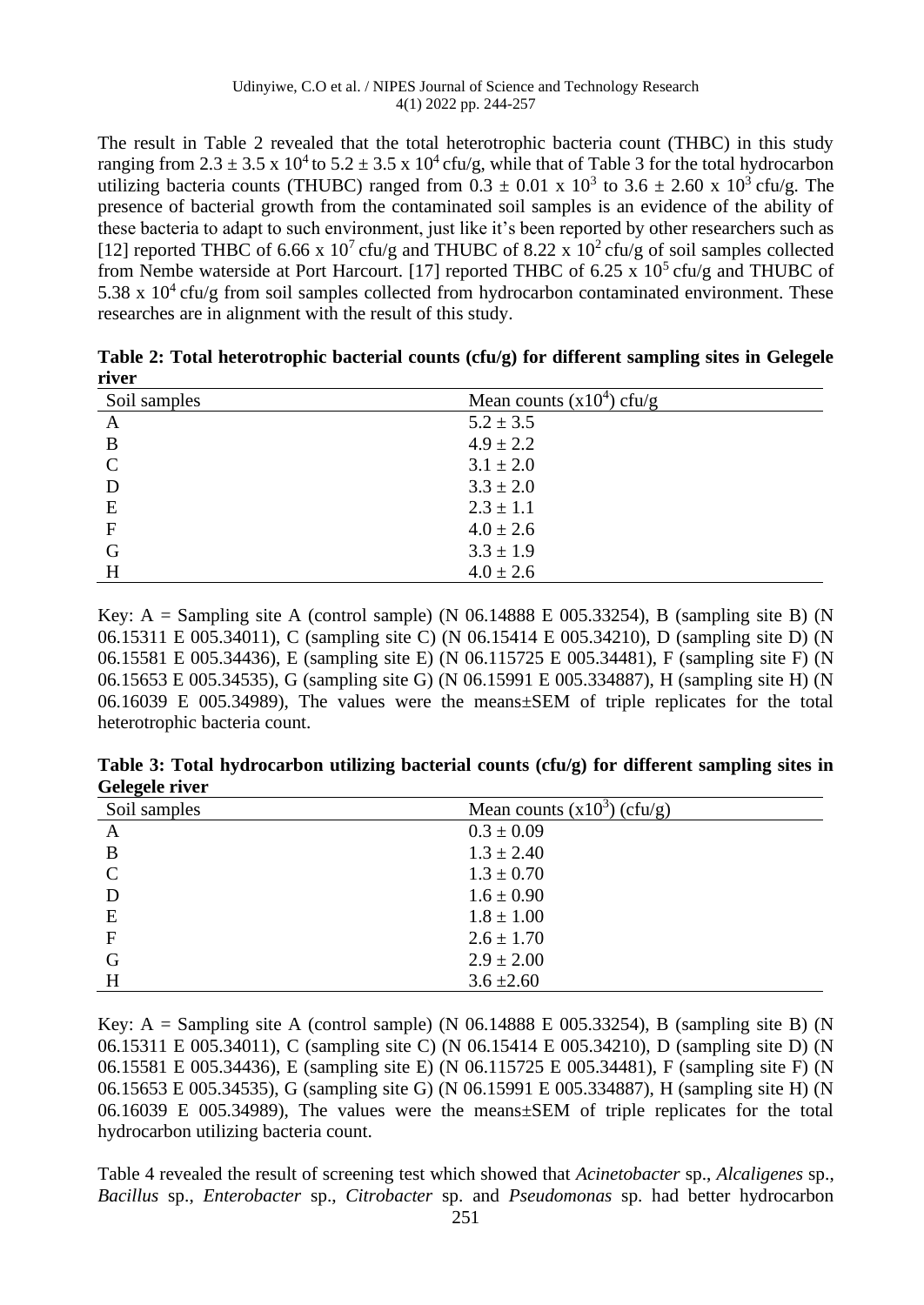| Lable 4: Screening test result for biodegradation analysis |                     |          |           |  |  |  |
|------------------------------------------------------------|---------------------|----------|-----------|--|--|--|
| S/N                                                        | Isolates            | Activity | Reference |  |  |  |
|                                                            | Acinetobacter sp.   | 0.200    | $+++$     |  |  |  |
| 2                                                          | Alcaligenes sp.     | 0.189    | $++$      |  |  |  |
|                                                            | <i>Bacillus</i> sp. | 0.207    | $+++$     |  |  |  |
| 4                                                          | Enterobacter sp.    | 0.203    | $+++$     |  |  |  |
|                                                            | Klebsiella sp.      | 0.080    | $^{+}$    |  |  |  |
| 6                                                          | Citrobacter sp.     | 0.210    | $+++$     |  |  |  |
|                                                            | Pseudomonas sp.     | 0.214    | $+++$     |  |  |  |

utilization that *Klebsiella* sp. Out of the seven bacteria isolates, *Klebsiella* sp. had the least degradative ability and was not used for further studies. This result supports the study of [15] [4] [13] [26]. where bacteria were screened to ascertain their hydrocarbon degrading potential. **Table 4: Screening test result for biodegradation analysis**

Key:  $+=$  Little Growth,  $++$  = Moderate Growth,  $++$  = Heavy Growth

Figure 3 showed the PCR product of 1500 bp of the six bacterial isolates analyzed using 1 % agarose gel electrophoresis. The use of molecular techniques using 16S rRNA have been used in identification of bacterial isolates just like this study (Obafemi *et al*., 2018; Dilmi *et al.*, 2017. This research is in agreement with this present study.



Figure 3: Agarose gel electrophoresis of PCR amplification product of 16 S rRNA gene band of the isolates.

Key: M, 100 bp DNA size marker, A1 (*Citrobacter freundii* strain BCB380 KT260592.1), A2 (*Citrobacter cronae* MN548424.1), A3 (*Bacillus cereus* strain JS10 MT102922.1), A4 (*Citrobacter* sp. strain FDAARGCS CP014030.2), A5 (*Citrobacter cronae* MN548424.1), A6 (*Providencia vermicola* strain Bu15–38).

Table 5 revealed the results of the gene bank profile of 16S rRNA sequence of bacterial isolates showing A1 (*Citrobacter freundii* strain BCB380 KT260592.1), A2 (*Citrobacter cronae* MN548424.1), A3 (*Bacillus cereus* strain JS10 MT102922.1), A4 (*Citrobacter* sp. strain FDAARGCS CP014030.2), A5 (*Citrobacter cronae* MN548424.1), A6 (*Providencia vermicola*  strain Bu15–38). The results revealed that the bacterial isolates were identified to their species level. The use of cultural, morphological and biochemical test was used to identify the bacterial isolates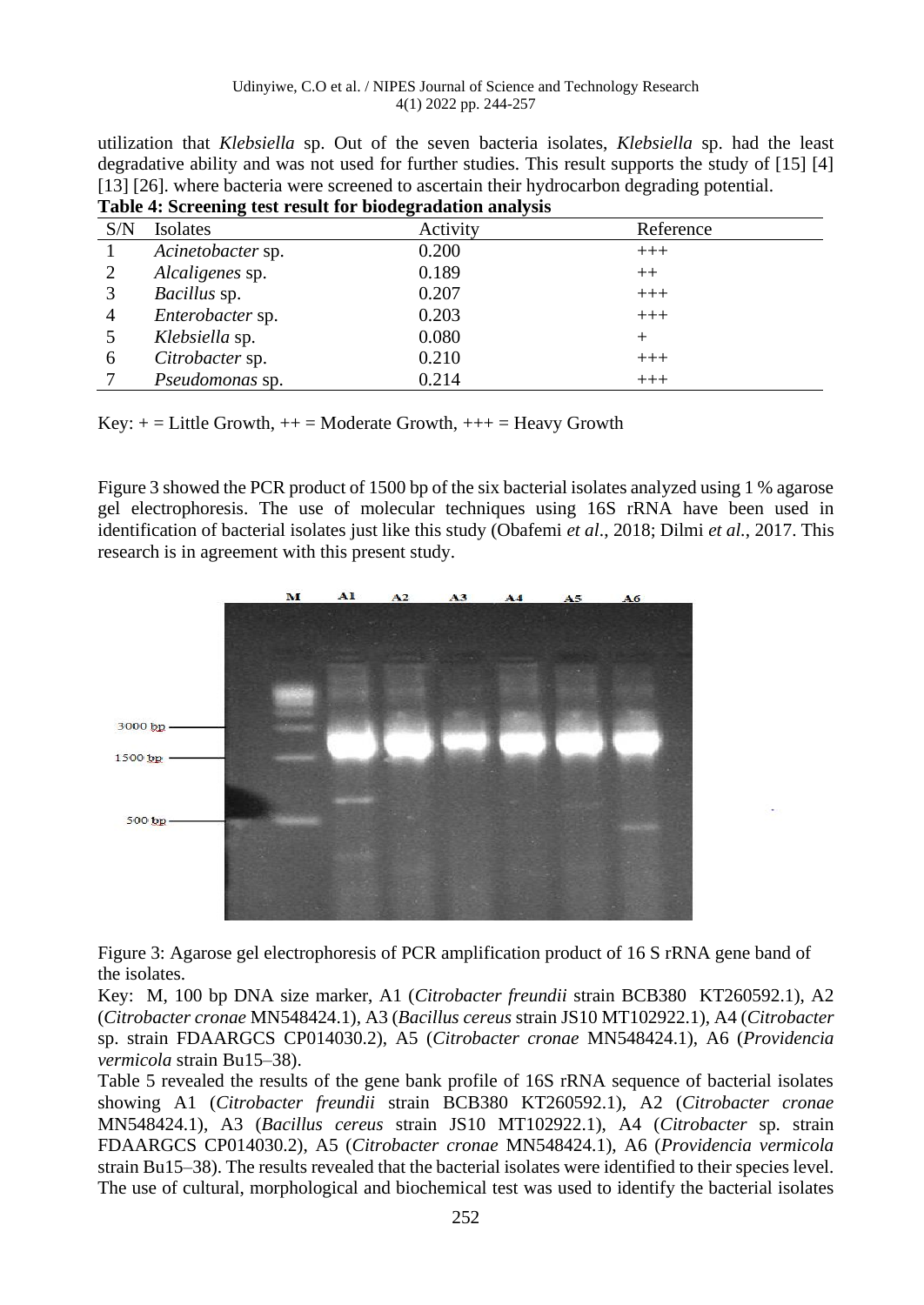used in this study at first before proceeding to using 16S rRNA techniques, which revealed a change in almost all the isolates. [34] [13]. The research of this study agrees with the research of [15] where 16S rRNA gene sequencing was used for the identification of four bacterial isolates used for bioremediation studies to their species level.

| S/N                 | Isolates                            | Closest hit                                     | Phylum                              | Accession<br>number      | % Similarity   |
|---------------------|-------------------------------------|-------------------------------------------------|-------------------------------------|--------------------------|----------------|
|                     | Acinetobacter                       | Citrobacter freundii                            | Proteobacteria                      | KT260592.1               | 99.41          |
| 2                   | sp.<br>Alcaligenes                  | Citrobacter cronea                              | Proteobacteria                      | MN548424.1               | 99.57          |
| 3<br>$\overline{4}$ | sp.<br>Bacillus sp.<br>Enterobacter | Bacillus cereus<br>Citrobacter sp.              | <b>Firmicutes</b><br>Proteobacteria | MT102922.1<br>CP014030.2 | 99.43<br>99.44 |
|                     | sp.<br>Citrobacter                  | Citrobacter cronea                              | Proteobacteria                      | MN548424.1               | 99.63          |
| 6                   | sp.<br>Pseudomonas<br>sp.           | Providencia vermicola Proteobacteria KY671146.1 |                                     |                          | 100.00         |

**Table 5: Closest relatives of identified bacteria based on 16S rRNA gene sequences**

The research of [15] is in conformity with the results of this study in Figure 3, 4 and 5, which revealed the results of pH, temperature and optical density (OD) of the bioremediation experiment. These parameters were used to explain the metabolic activities of bacterial isolates during the process of biodegradation. These parameters helped to give a clear indication if the bacterial subjected to bioremediation process in the medium were able to adapt, proliferate and utilize the hydrocarbon in the medium as the source of carbon. The results in Figure 3, 4 and 5 clearly revealed that the six bacterial isolates used in this study were able to utilize, proliferate and degrade the crude oil present in the mineral salt medium. Like reported in this study and other researchers, there was a gradual increase in optical density and turbidity of the mineral salt medium of the bioremediation setup which lasted for fifteen days, indicating adaptation, survival and proliferation of the bacterial isolates, thereby the bacteria utilizing carbon as a sole source of energy [16] [19].



Figure 3: Growth curve of pH values in mineral salt medium (MSM) broth with 1 % crude oil for 15 days incubation.  ${}^{a}P$  < 0.05 compared to control, values were represented as Mean  $\pm$  SEM, n = 3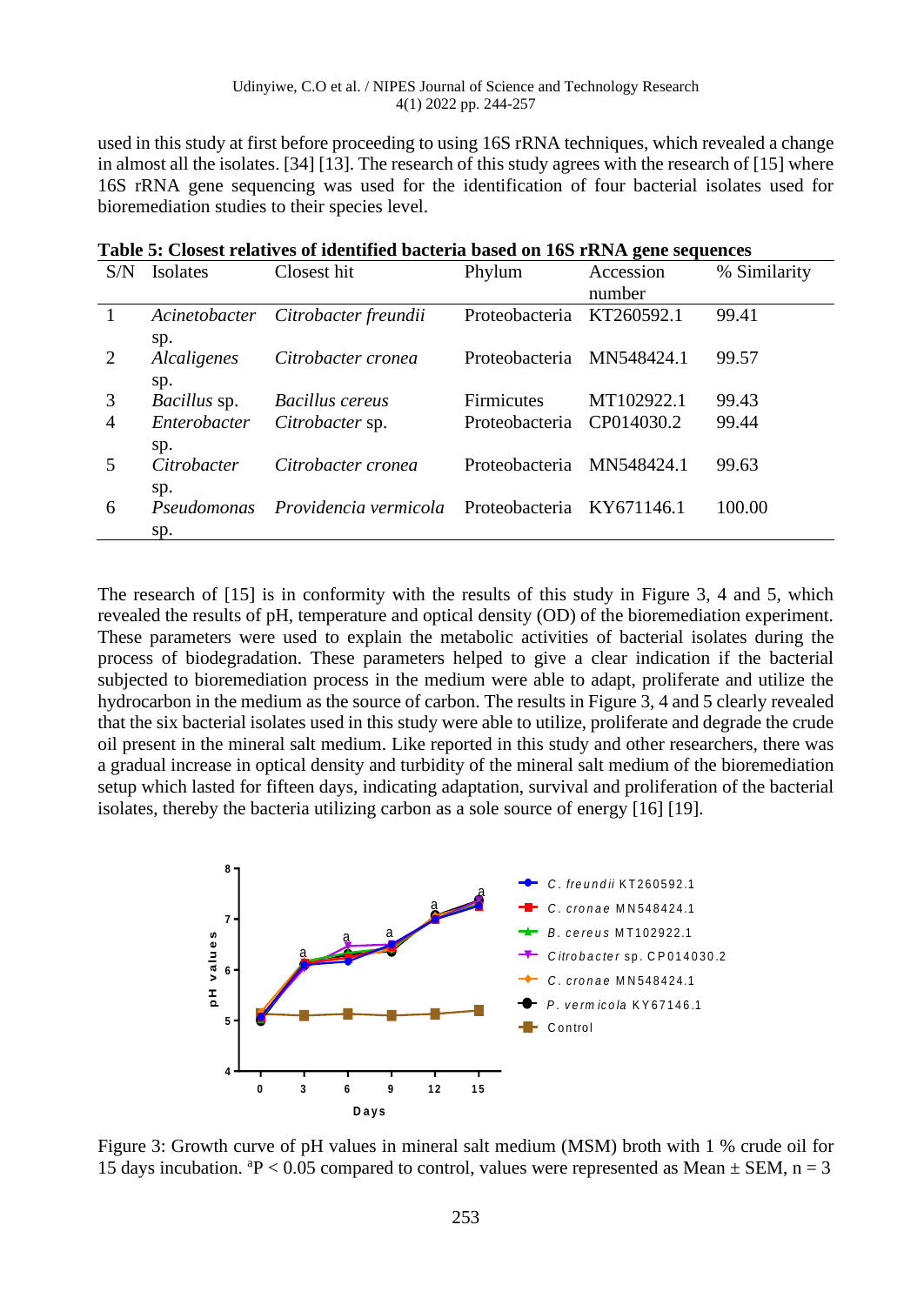Udinyiwe, C.O et al. / NIPES Journal of Science and Technology Research 4(1) 2022 pp. 244-257



Figure 4: Growth curve of temperature values in mineral salt medium (MSM) broth with 1 % crude oil for 15 days incubation.  $P < 0.05$  compared to control, values were represented as Mean  $\pm$  SEM,  $n = 3$ 



Figure 5: Growth curve of optical density values in mineral salt medium (MSM) broth with 1 % crude oil for 15 days incubation.  $P < 0.05$  compared to control, values are represented as Mean  $\pm$ SEM,  $n = 3$ 

The results in Table 6 revealed the aliphatic components degradation during shake flask experiments at day 15. This result revealed reductions in the quantity of aliphatic components present in the medium. This reduction signified utilization of the carbon and mineralization of the hydrocarbons by the bacterial isolates. The components of crude ranging from  $C_{11}$  to  $C_{20}$  were reduced by the activity of the bacterial isolates. All the bacterial isolates were active in degrading the aliphatic components of the crude oil at different intensity. The research of [23] revealed that almost all the component of crude oil ranging from  $C_9$  to  $C_{30}$  were drastically reduced by the action of hydrocarbon utilizing bacteria in a bioremediation experiment. This research is in agreement with this present study.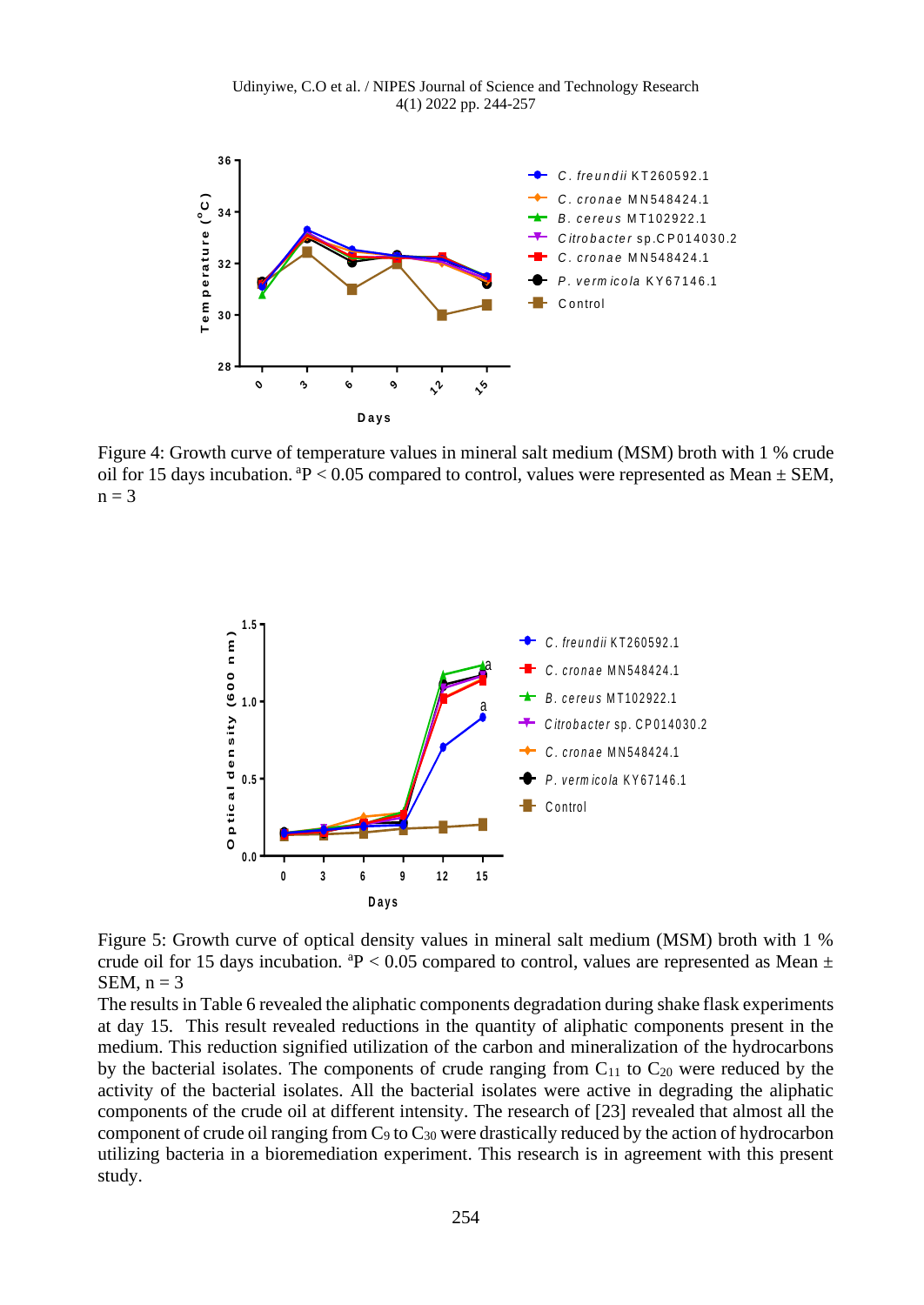| Table 0. Tulphane components of crace on degradation |         |                |       |                |       |                |       |
|------------------------------------------------------|---------|----------------|-------|----------------|-------|----------------|-------|
| Component                                            | Control | A <sub>1</sub> | A2    | A <sub>3</sub> | A4    | A <sub>5</sub> | A6    |
| mg/kg                                                |         |                |       |                |       |                |       |
| n-undecane                                           | 20.142  | 0.132          | 0.389 | 0.593          | 0.469 | 0.178          | 0.422 |
| n-dodecane                                           | 23.802  | 0.216          | 0.788 | 1.273          | 1.056 | 0.399          | 0.872 |
| n-tridecane                                          | 28.494  | 0.213          | 1.219 | 1.444          | 1.257 | 0.458          | 0.965 |
| n-tetradecane                                        | 30.809  | 0.353          | 0.000 | 2.441          | 2.237 | 0.778          | 1.516 |
| n-pentadecane                                        | 33.182  | 1.180          | 8.094 | 1.372          | 2.250 | 0.842          | 1.713 |
| n-hexadecane                                         | 32.245  | 0.384          | 3.346 | 1.401          | 0.683 | 0.551          | 1.025 |
| n-heptadecane                                        | 29.545  | 0.252          | 1.156 | 1.605          | 0.325 | 0.596          | 1.087 |
| n-octadecane                                         | 2.683   | 0.311          | 1.103 | 1.311          | 0.716 | 0.688          | 1.087 |
| n-nonadecane                                         | 4.019   | 0.407          | 1.263 | 0.213          | 0.162 | 1.081          | 1.198 |
| n-eicosane                                           | 2.170   | 1.000          | 0.170 | 0.150          | 0.173 | 0.000          | 0.066 |

Table 6: Aliphatic components of crude oil degradation

Key: A1 (*Citrobacter freundii* strain BCB380 KT260592.1), A2 (*Citrobacter cronae* MN548424.1), A3 (*Bacillus cereus* strain JS10 MT102922.1), A4 (*Citrobacter* sp. strain FDAARGCS CP014030.2), A5 (*Citrobacter cronae* MN548424.1), A6 (*Providencia vermicola*  strain Bu15–38).

#### **4.0: Conclusion**

This study was able to reveal that the soil samples collected from the flow station were high in total petroleum hydrocarbon beyond the acceptable limit by regulatory organizations connoting hydrocarbon pollution of the environment. The physiochemical parameters analyzed revealed that the hydrocarbon contamination in the soil affected the parameters used to evaluate the structural integrity of a soil. The bacterial isolates from the hydrocarbon contaminated soil samples showed high potentials in carrying out bioremediation. This research showed that the bacterial isolated had the potential to carry out mineralization of pollutants and can be used to remediate polluted environments. Conclusively, the characterized bacterial isolates may constitute potential isolates for biotechnological application in environmental cleanup of petroleum contamination.

#### **Conflict of Interest**

There is no conflict of interest associated with this work.

#### **References**

- [1] Abdulfattah, A.A., Saima, J., Arif, M. and Rawand, S, (2016). Effects of crude oil spillage on phytochemical properties of soil. *Journal of Environment and Earth Science* **6**(6): 27 - 32
- [2] Abosede, E.E. (2013). Effect of crude oil pollution on some soil physical properties. *Journal of Agriculture and Veterinary Science* **6**(3): 14 - 17
- [3] Adesodun, J.K. and Mbagwu, J.S.C. (2008). Biodegradation of waste lubricating petroleum oil in a tropical alfisol as mediated by animal droppings. *Bioresource Technology* **99**:5659–5665.
- [4] Ajayi, A. O., Balogun, S. A. and Adegbehingbe, K. (2008). Microorganisms in the crude oil-producing areas of Ondo state, Nigeria. *Scientific Research and Essay* **3**(5): 174-179
- [5] Alinnor, J.I. and Nwachukwu, M.A. (2013). Determination of total petroleum hydrocarbon in soil and ground water samples in some communities in River State, Nigeria. *Journal of Environmental Chemistry and Ecotoxicology* **5**(11): 292-297
- [6] Alinnor, J.I., Ogukwe, E.C. and Nwagbo, N.C. (2014). Characteristic level of total petroleum hydrocarbon in soil and ground water of oil impacted area in the Niger Delta region, Nigeria. *Journal of Environmental and Earth Science* **4**(23): 188-194
- [7] Alkorta, I. and Garbisu, C. (2001). Phytoremediation of organic contaminants in soils. *Bioresources Technology* 79: 273-276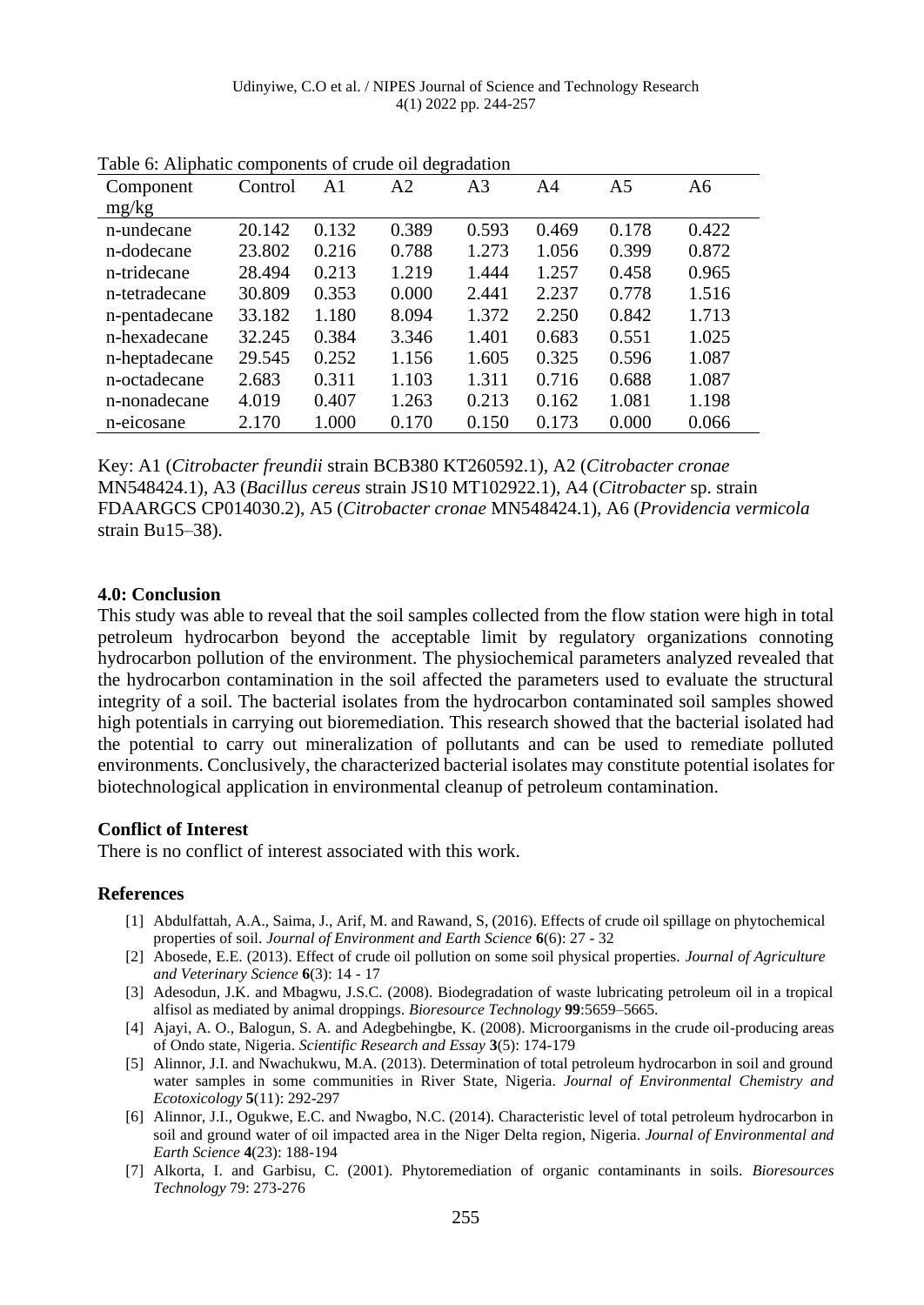- [8] Al-Mutairi, N., Bufarsan, A., Al-Rukaibi, F. (2008). Ecorisk evaluation and treatability potential of soils contaminated with petroleum hydrocarbon-based fuels. *Chemosphere* 74:142 -148
- [9] Association of Official Analytical Chemist (A.O.A.C). (2000). Official Methods of Analysis. 17<sup>th</sup> (edn). A.O.A.C, Washington, DC. 200pp.
- [10] Bredholt, H.; Josefsen, K.; Vatland, A.; Bruheim, P. and Eimhjellen, K. (1998). Emulsification of crude oil by an alkane-oxidizing Rhodococcus species isolated from sea water. *Canadian Journal of Microbiology* **44:** 330- 340.
- [11]Cheesebrough, M. (2000). *District Laboratory Practices in Tropical Countries Part 2*. Cambridge University Press, London. 435pp.
- [12]Chikere, C.B., Okpokwasili, G.C. and Ichiakor, O. (2009). Characterization of hydrocarbon utilizing bacteria in tropical marine sediments. *African Journal of Biotechnology* **8**(11): 541-2544
- [13]Das, N. and Chandran, P. (2011). Microbial Degradation of Petroleum Hydrocarbon Contaminants: *An overview of Biotechnology Research International* **1:** 38–50.
- [14]Department of Petroleum Resources (DPR) (2002). Soil/Sediment target and intervention values for mineral oil (or TPH). *Environmental Guidelines and Standards for the Petroleum Industry in Nigeria* **2**(1): 1-45.
- [15]Dilmi, F., Chibani, A. and Rezkallah, K.S. (2017). Isolation and molecular identification of hydrocarbon degrading bacteria from oil contaminated soil. *International Journal of Bioscience* **11**(4): 272-283
- [16]Ebrahimi, M., Fallah, R., Sarikhani, M.R. and Taheri, M.T. (2012). Assessment of biodegradation efficiency of some isolated bacteria from oil contaminated sites in solid and liquid media containing oil compounds. *International Research Journal of Applied and Basic Sciences* **3**(1): 138 - 147
- [17]Ebuehi, O.A.T., Abibo, I.B., Shekwolo, P.D., Sigismund, K.I., Adoki, A. and Okoro, I.C. (2005).
- [18] electroxidation for the remediation of river sediments contaminated by PAHs. *Journal of Environmental*

*Science and Health* **43**:1361-1372

- [19]Erika, M.; Toti, M.; Tanase, V. and Plopeanu, G. (2011). Effect in the physical chemical property of Gleysol soil after an Electro kinetic treatment in the presence of surfactant Triton-X 114 to remove hydrocarbons. *International Journal of Electrochemical Science* **6:** 1250-1268.
- [20]Gayathiri, E., Bharathi, B., Natarjan, S., Selvadhas, S. and Kalaikandhan, R. (2017). Morphological and molecular characterization of hydrocarbon degrading bacteria and its associated genes. *International Journal of Pharmacy and Technology* **9** (2): 29582 - 29598
- [21]Li, X., Li, P., Lin, X., Zhang, C., Qi, L., Gong, Z. (2008). Biodegradation of aged polycyclic aromatic hydrocarbons (PAH) by microbial consortia in soil and slurry phases. *Journal of Hazardous Materials* **150**: 21 – 26
- [22]Loibner, A.P., Szolar, O.H.J., Braun, R. and Hirmann, D. (2003). Toxicity testing of 16 priority polycyclic aromatic hydrocarbon using Lumistox. *Environmental Toxicity and Chemistry* **58**: 1355 - 1363
- [23]Mao, D., Lookman, R., Van De Weghe, W., Weltnes, R., Vanermen, G, De Brucker, N. and Diels, L. (2009). Estimation of ecotoxicity of petroleum hydrocarbon mixtures in soil based on HPLC-GCXGC analysis. *Chemosphere* **77**: 1508-1513
- [24]Obafemi, Y.D., Isibor, P.O., Adeyemi, A.O. and Taiwo, O.S. (2018). Plasmid profiling of crude petroleum degrading bacteria strains isolated from polluted soils in Ota, Nigeria. Annual *Research and Review in Biology* **25**(5): 1 – 11
- [25]Okoh, A.I. (2006). Biodegradation Alternative in the Cleanup of Petroleum Hydrocarbon Pollutants. *Biotechnology and Molecular Biology Review* **1:** 38–50.
- [26]Okoh, A.I. and Trejo-Hernandez, M.R. (2006). Remediation of petroleum hydrocarbon polluted systems: Exploiting the bioremediation strategies. *African Journal of Biotechnology* **5:** 2520-2525.
- [27]Omotayo, A.E., Ojo, O.Y. and Amund, O.O. (2012). Crude Oil Degradation by Microorganisms in soil composts. *Research Journal of Microbiology* **7**(4): 209-218
- [28]Osuji, L.C. (2002). Effect in the physical chemical property of Gleysol soil after an Electro kinetic treatment in the presence of surfactant Triton- X 114 to remove hydrocarbons. *Africa Journal of interdisciplinary study*  **3:** 11-17.
- [29]Ou, S.M.; Zheng, J.H.; Richardson, B.J. and Lam, P.S.K. (2004). Petroleum hydrocarbons and polycyclic aromatic hydrocarbons in the surficial sediments of Xiamen Harorand Yaun Dan lake, China. *Chemosphere*  **56:**107-112.
- [30]Oyem, I.L.R and Oyem, I.L. (2013). Effect of crude oil spillage on soil physicochemical properties in Ugborodo Community. *International Journal of Modern Engineering Research* **3**(6): 3336 – 3342
- [31]Raissa, K. R., Augustin, M and Martin-Benoit, N. (2012). Naphthalene biodegradation by microbial consortia isolated from soils in Ngaoundere (Cameroon). *International Journal of Environmental Science* **3**(1): 1 – 10